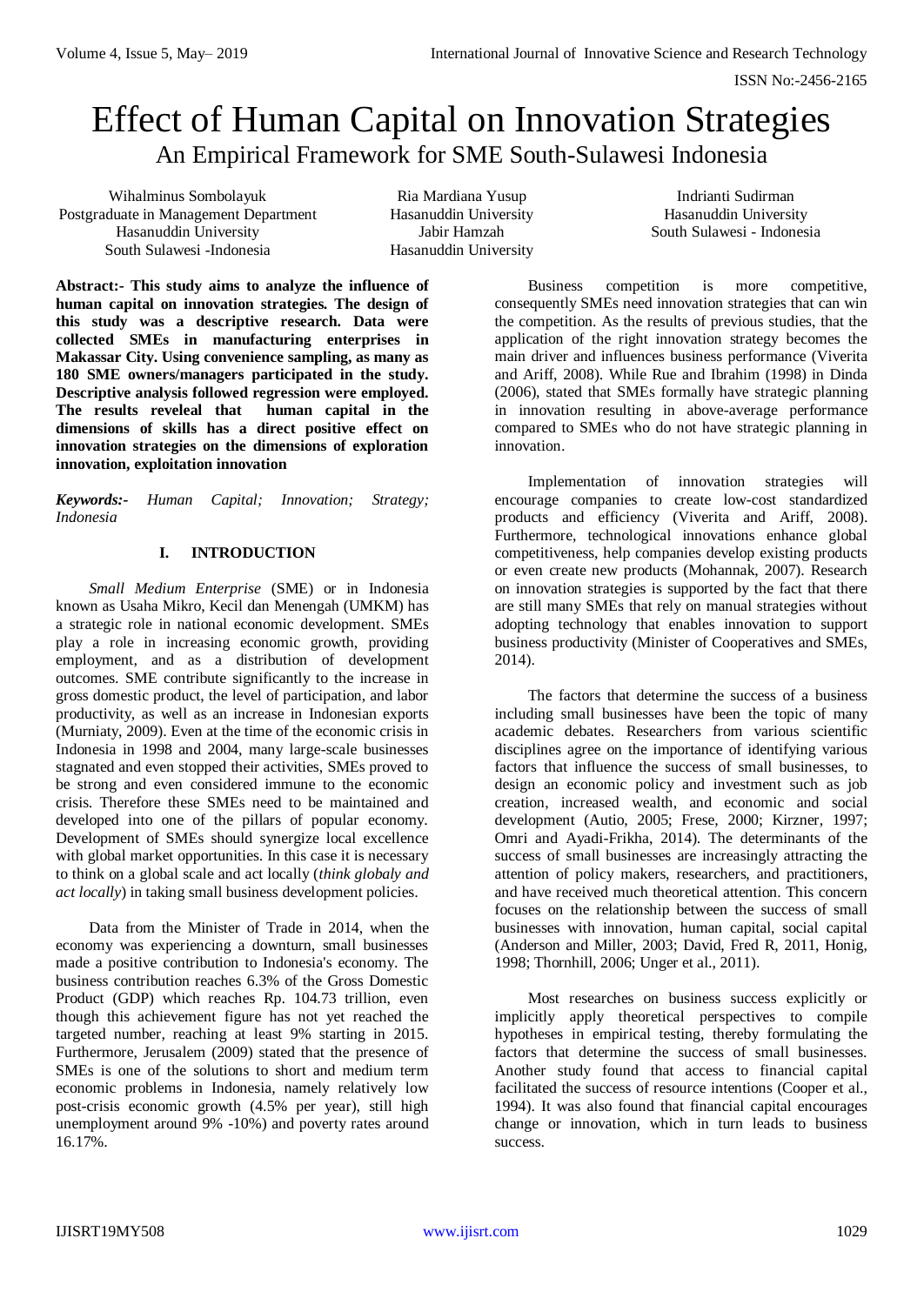This opinion is of course difficult to refute, but even though financial capital is very important, if human capital is not optimized then success is very difficult to achieve. Furthermore, human capital in a small company ignores social capital (social network) and the application of investment activities, does not support one another, the success or sustainability of small businesses is difficult to achieve. Companies with sufficient human capital and broad social networks are potential opportunities (Shane, 2000), and get value more effectively (Venkataraman, 1997). This allows businesses to more effectively take advantage of opportunities (Kim et al., 2006), if small businesses are driven by innovation strategy factors. So an innovation strategy that facilitates the success of small businesses. This makes it clear that human capital and social networks are important for achieving small business success, because this encourages innovation that also drives business success.

Based on the above, this article discusses issue from an empirical perspective, namely the influence of human capital on innovation strategies.

## **II. LITERATURE REVIEW**

Human resource competency is one of the determinants of the success of SMEs (Williams and McGuire, 2010; Lans et al., 2011; Wu and Wu, 2012). The success or failure of a business is in essence very influenced by managerial competencies such as planning, implementing and controlling resources, sincerity of effort and readiness to deal with change (Laforet, 2011).

The theories used in building the SME success model are based on theories such as resources based view, the concept of innovation strategy, and the concept of performance or success and a number of studies from previous studies. This will be described as follows:

## *A. Resources Based View (RBV)*

The organization or in this study is called SMEs is a business entity that consists of a set of resources with unique capabilities, which are able to support the implementation of a strategy to face competition and achieve company goals optimally. This set of resource capabilities, continues to evolve dynamically in an effort to get profits above the average (Gib and Li, 2003; Hitt et al., 2011). This view is then known as *resource based view* (RBV) or resource based theory (RBT).

In addition to Penrose (1959), Rubin (1973) as a scientist who conceptualizes companies as a collection of previous resources Wernetfelt (1984) states first the origin of RBV in his article entitled A Resource-based view of the firm and distinctive competencies, which are based on Penrose writes about the definition of a firm as a system of productive resources. But the most influential theory is the RBV which was presented by Barney (1991) entitled The Resouces Based View of The Firm.

There are two assumptions attached to RBT, namely heterogeneity and resource immobility. Resource heterogeneity (also called resource diversity) refers to whether a company has the resources or capabilities that other companies also have that are competitors? so that these resources are considered not to be a competitive advantage. While resource immobility refers to a resource that is difficult to obtain by competitors, to obtain or use these resources a very high cost is needed.

According to Barney (1991) "Resources that are valuable, rare, inimitable, and nonsubstitutable leads to sustainable development that cannot be easily duplicated by competitors".

## *B. Human Capital*

Theodore's speech, W. Schultz in 1960 entitled Investment in Human Capital in the presence of economists and officials who are members of the American Economic Association is the foundation of the theory or concept of human capital. This concept basically assumes that humans are a form of capital as other forms of capital, such as machinery, technology, land, money, and material.

However, human beings as human capital are reflected in human resource competencies such as level of education, knowledge, experience, ideas (ideas), creativity, skills, and work productivity. Unlike other forms of capital which are only treated as tools. Human capital can invest itself through various investments in human resources, including formal education, informal education and work experience and skills.

The theory of human capital assumes that knowledge carries greater cognitive skills, so that human capital is considered to have the potential to increase productivity and efficiency (Becker, 1964; Mincer, 1974).

## *C. Concept of Innovation Strategy*

Strategy is an important process in order to overcome various critical activities of the company and face future conditions that tend to be uncertain and difficult to predict. With the strategy, it means that the company tries to dig deeper into the potential to maximize the final results that it wants to achieve and at the same time develops the ability to adapt to very rapid environmental changes.

The innovation strategy is the most important factor in both small, medium and medium industries, especially to improve operational reliability. According to (Schilling 2005) Innovation is classified into 2 different types, namely radical innovation and incremental innovation with other terms of exploration and exploitation or known as ambidexterity strategy (Ducan, 1978). Different types of innovation require different and even special knowledge and skills and have a different impact on relationships between customers and company competitors.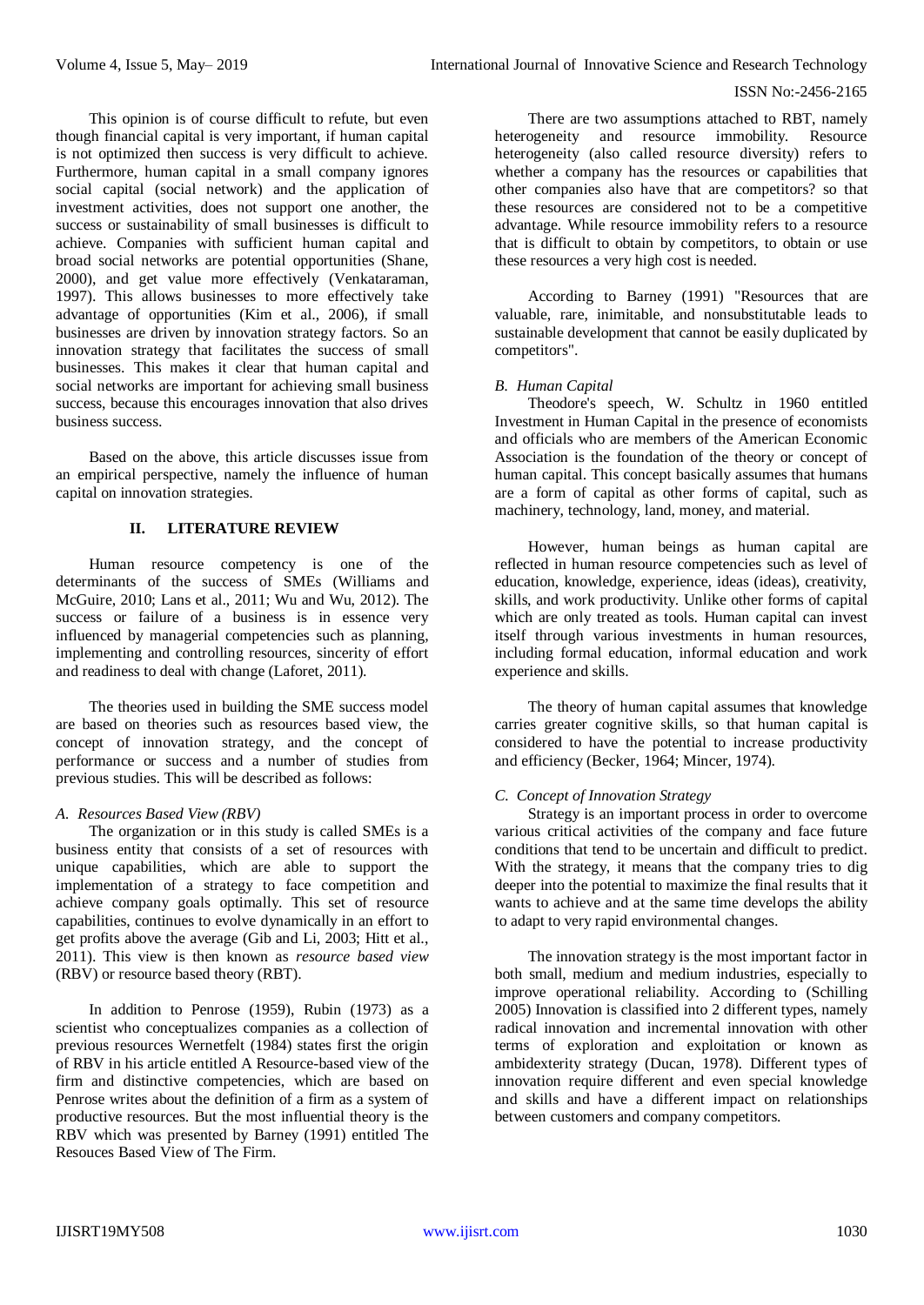Radical innovation (corporate innovation) is a very different and new innovation as the main solution in an industry. On the other hand, incremental innovation (innovation exploitation) is an innovation that makes small changes and adjusts to existing practices. Hamel and Prahalad (1995) say that strategy is an action that is incremental or always develops continuously and is carried out based on the point of view of what is expected by the customer in the future. The occurrence of the pace of innovation, new markets, and changes in consumer patterns requires core competition in the business.

Experience in developed countries shows that SMEs are a source of production and technology innovation, the growth of creative, and innovative entrepreneurs, the creation of skilled labor and the flexibility of the production process to deal with rapid changes in market demand. Small industries are more efficient than large industries in meeting fast market demand. The capabilities of the small industry are largely determined by a number of factors. Among them are HR, technology mastery, access to information, market output, and input (Tambunan, 2002).

According to Gatignon and Xuerob (1997), there are 3 important things that must be considered in product innovation, namely product superiority, product uniqueness, and product costs. Product innovation can fail for many reasons. Errors in implementing strategies are a common cause, because others include product design that is not innovative, wrong estimates of competition, the problem lies in the design or production costs are much higher than expected.

Droge and Vickrey (1994) 's research found that products were used as a source of competitive advantage. Companies that are able to design their products as desired by customers will be able to survive amid competition because their products are still in demand by customers.

The results of the same study were also stated by Bharadwaj et al (1993) that the company's ability to continue to innovate its products will keep the product in accordance with the wishes and needs of the customer. Innovative products are basically to meet market demand so that innovation products are one that can be used as a competitive advantage for companies (Han, et al. 1998).

The ability to innovate can be interpreted as a character from an individual and the effectiveness of its application is largely determined by the wishes of a group. Therefore, it can be concluded that innovation is actually a characteristic of an organization. To achieve sustainable competitive advantage, RBT is a business strategy must be directed towards the goal of achieving sustainable competitive advantage through the support of innovation processes or strategies of Boran and Kenney (in Omri et al, 2012; 2014). Thus, innovation can be used as a strategy of the company's competitive advantage.

Some researchers conduct research by including several mediating variables to explain the relationship between innovation strategies and business enterprise performance. Research Brouwer and Kleinknecht (in Rauch and Frese, 2000) show that innovation strategies are very important and related to labor and support the increase or productivity of the company,

The activities of innovation and product development in manufacturing companies that are associated with company performance are important things that must be considered to face competition. Innovation includes the creation, selection and development or improvement of products, processes and technology (Zahra, et al., 1993; Lucas and Ferrel, 2000).

These innovations can enhance the company's global position and help them achieve status as a producer of world-class quality goods. By using new technology, creating and introducing or marketing these new products and adopting innovative production processes (Jajja et al. 2017), companies can solve competition problems effectively (Swamidass, 1986: Gobelly and Brown, 1993; Salaman and Storey, 2002) .

Companies that innovate must develop innovation strategies formally and thoroughly. This strategy explains the company's goals in innovating by explaining the final results (what is developed) and how (how to achieve it). The innovation strategy of a manufacturing company can function as a guide and handle for executive executives in four ways, namely as follows (Zahra and Das, 1993, Afuah, 1998; Salaman and Storey, 2002):

- $\triangleright$  Product strategy, process or method is a strategy that is used as a way to deal with competition, thus there is a relationship between company activities and corporate innovation strategies (for example with long-term corporate planning).
- $\triangleright$  Innovation strategies in companies help executives in allocating limited resources by choosing projects that can improve the capabilities and competencies of the company. Thus, innovation helps to differentiate the company's products on the market, influences negotiations with suppliers and keeps the competition from the company.
- $\triangleright$  This strategy forces executives to explain the focus and sources of future manufacturing innovations by considering company strategies, industry conditions, internal capabilities, resources, strengths and weaknesses. This will help ensure that the innovation effort is in accordance with the desire to achieve success.
- $\triangleright$  Innovation strategies can also help companies to clarify their competitive advantages through different products and create value to consumers (creating value to customer). If the new product or process is different from other existing products so that the product is unique, it will be very difficult to be copied by competitors (Jajja et al. 2017). Companies can use these innovation products to protect existing markets or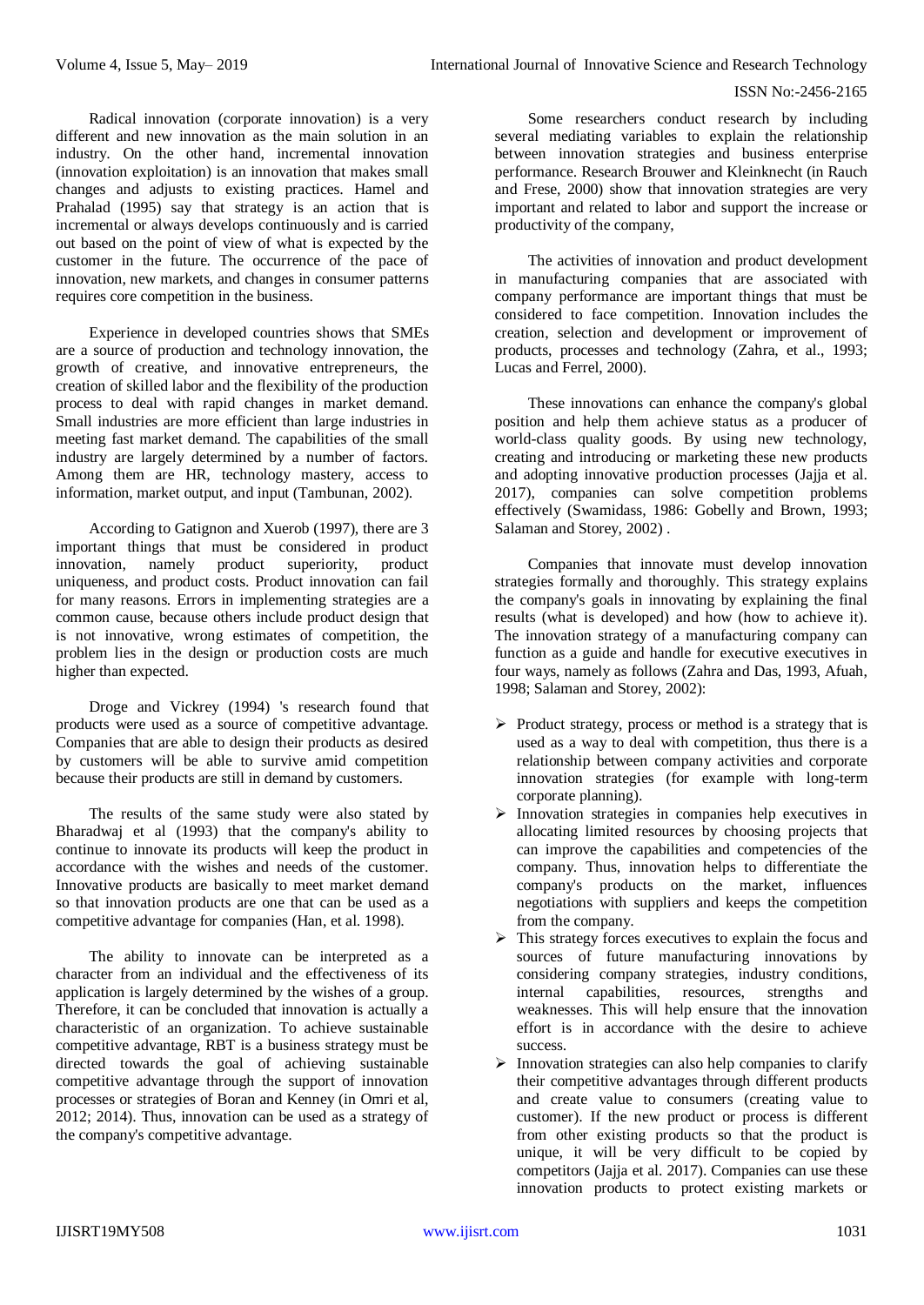market to new niche markets, thereby increasing financial performance that is superior to competitors.

Lengnick-Hall, 1992 and Afuah, 1998 (in Lilian 2006) stated that the relationship between innovation activities and competitive advantage is based on four aspects (Lengnick-Hall, 1992; Afuah, 1998) namely:

- $\triangleright$  That innovation that is difficult to imitate (imitability) will make the company excel in competition. An unfavorable strategy will be easily replicated so that it requires more durable resources in competitive advantage.
- $\triangleright$  Innovations that can accurately reflect market reactions will make the company superior in competition.
- $\triangleright$  Innovations that are less able to exploit the timing characteristics of relevant industries will make the company superior.
- $\triangleright$  Innovations that are based on capabilities and easy-touse technology will make the company excel in competition

Decisions of appropriate and fast innovation strategies can improve company performance, especially in strategic decisions in the form of manufacturing. Therefore, how to prepare an appropriate strategy on the basis of an analysis of the company's external and internal environment, and then establishing the right innovation strategy, is the key to successful innovation (Peng, 2005). Zahra and Das (1993) and some opinions of experts who argue that the dimensions of innovation strategy will affect the company's financial performance.

The concept of own agility origin is a concept known in the field of information systems studies (Borjesson et al. 2006). Whereas in strategic management, Drucker conceptualizes agility to explain the importance of increasing organizational flexibility and responsibility (Yaghoubi & Dahmardeh, 2010).

Organizational agility strategy is a new way for organizations to develop the flexibility and responsiveness of organizations so they are able to deal with changes in a very fast, dynamic and turbulent business environment (Sharifi & Zhang, 1999; Sambamurthy et al., 2003; Lin et al., 2006; Sambamuthy, 2007; Yaghoubi and Dahmardeh, 2010; Chen, 2012).

The definition of organizational agility continues to grow, starting from the speed at which decision-making turns into flexibility, then changes again to strategic<br>flexibility, and finally organizational agility flexibility, and finally organizational agility (Schnackenberg et al. 2011). The development of the definition of organizational agility along with the development of the dimensions of organizational agility.

The definition of agility is generally characterized by dimensions of responsiveness to the environment and adaptive changes. One of the researchers who initiated the transition from strategic flexibility to agility is Sambamurthy, et al (2003). According to Sambamurthy et

al (2003) agility is "the ability to detect opportunities for innovation and seize those competitive market opportunities by assembling requisite assets, knowledge, and relationships with speed and surprise". Based on this definition, according to Sambamurthy, ddk. (2003) there are three dimensions involved in agility constructs, namely customer agility, partnering agility, and operational agility.

Sull (2009) defines agility in practical terms, namely "the capacity to identify, capture, and exploit opportunities more quickly than rivals do". In contrast to the definition put forward by Sambamurthy et al (2003) which views agility as an organizational capability, the definition of Sull (2009) further explains agility as an organizational capacity. This has implications for the dimensions involved in it, namely range of sense (range of sense) and range to respond (range of response), not the scale to feel and respond as in the initial definition.

Tallon & Pinsonneault (2011) emphasizes the importance of ease of feeling and ease in responding. Both capabilities are needed to balance aspects of exploitation and exploration. Therefore, Tallon and Pinsonneault (2011) define agility as "the ability to detect and respond to opportunities and threats in the environment with ease, speed and dexterity". This definition is similar to the definition conveyed by Overby et al (2006) which emphasizes the dimension of appropriateness of the response, which is the alignment of responses with organizational goals.

Based on the various views above, the definition of Tallon and Pinsonneault (2011) is seen as a definition that can describe the construct of organizational agility. The definition of Tallon and Pissonneault (2011) does not only emphasize three characteristics (speed of change, ease of change and sensing / responding) but also involves dexterity dimensions. This dimension requires an entrepreneurial organization to strategically organize in order to achieve a balance of exploration and exploitation innovation in competition and to deal with changes in the company's environment.

The application of an ambiguity strategy in the dimensions of exploration and exploitation simultaneously sometimes contradicts and can create tension within the company (Raguseo, ddk 2015). Such a situation is called paradox leadership (Lewis, M. W., Andriopoulos, C. and Smith, W. K. 2014), namely the emergence of contradictions, such as flexibility-stability, change of commitment and predetermined routine approaches. These competing demands pose challenges that require paradox leadership, such as the practice of finding creative and solutions that can enable fast decision making and can adapt to the hypercompetitive environment. So the survival of an organization depends on the strategic agility of the organization responding to flexibility at and attentive to the ever-changing environment. Organizations that have dexterity can adapt and be agile, implementing the necessary decision-making and new approaches.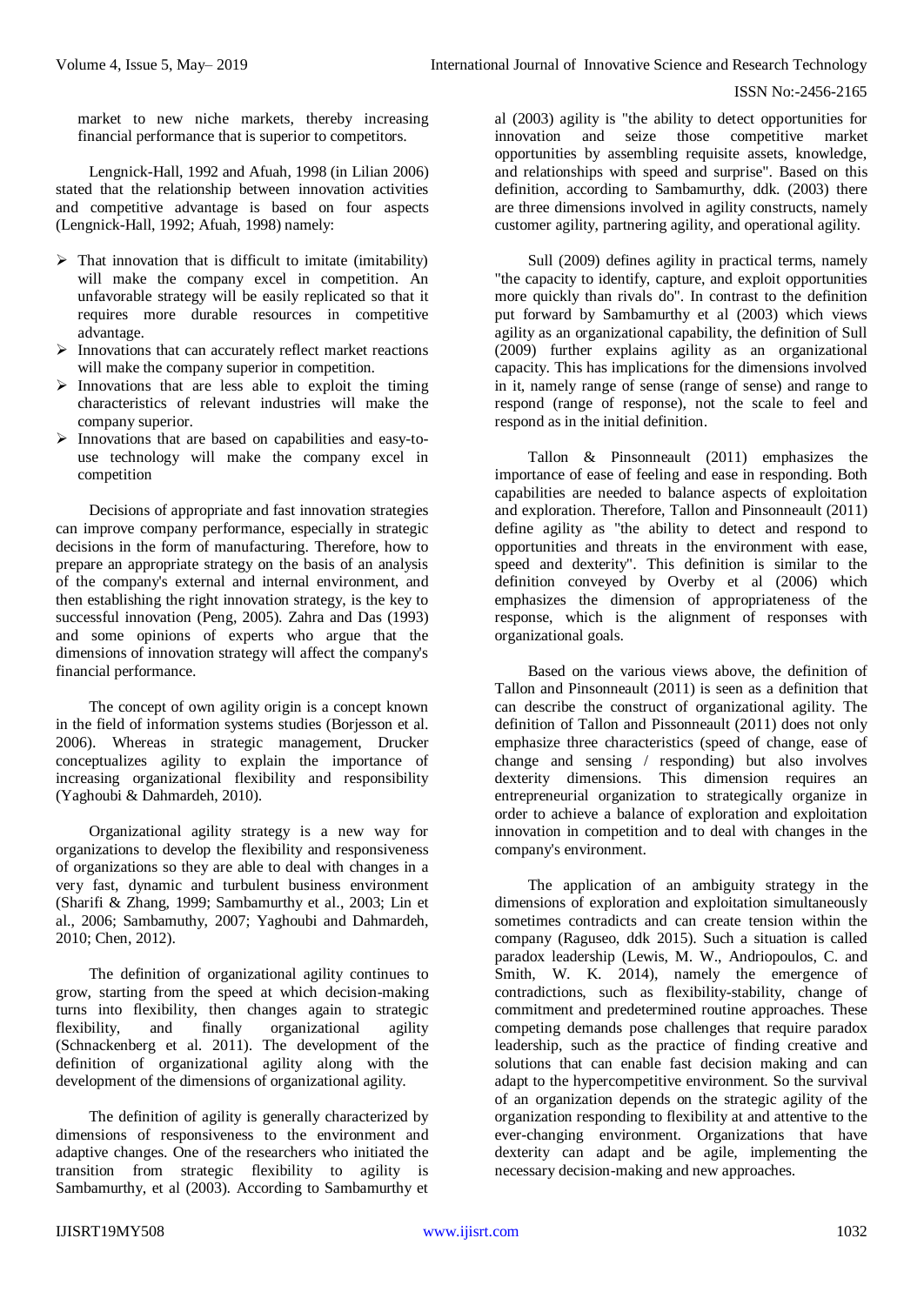Leadership requires the ability to identify and exploit opportunities and threats, and to exploit internally and external competencies. In the most critical conditions and big uncertainties, leaders set a vision for their followers, foster commitment to their implementation, and encourage imagination in the process to meet increasing and often conflicting demands (Doz and Kosonen, 2014.

Strategic agility enables companies to flexibly respond to complex, global and dynamic environments. The ability to build organizational updates requires formal strategic planning, commitment to allocating resources to build core competencies for competitive advantage. On the other hand, strategic agility demands strategic flexibility, rapid response, and innovation towards the dynamic.

In addition, achieving strategic agility means organizations face a variety of often conflicting demands, such as demands for innovation and efficiency, global and local markets, and social and financial missions. (Adler, P., Goldoftas, B. and Levine, D. 1999). According to Doz and Kosonen (2014) to deal with organizational contradictions or parodoxes in the implementation of exploitation exploration and innovation innovations it takes three orginisas strategic agility capabilities, consisting of strategic sensitivity, leadership unity, and fluidity of resources.

Doz and Kosonen (2014) explained that strategic sensitivity consists of sharpness of perception, intensity of awareness, being attentive and open to strategic developments. Strategic sensitivity involves alertness and is able to integrate new possibilities, need to learn and let go of experience, look forward and backward, and involve opinions from top to bottom and from the bottom up (Lewis, MW, Andriopoulos, C. & Smith, WK 2014) . Unity of leadership includes the ability of top teams or leaders of organizations to make brave and fast, unhindered decisions. Unity of leadership shows a strong commitment from top management, middle managers, teamwork or employees. Unity of leadership depends on collectivity, convergent thinking, homogeneous perspective, and mutual agreement. Effective decision making also respects diverse perspectives by gathering multiple perspectives, encouraging radical thinking, and raising conflicting opinions. (Eisenhardt K. 1989). Liquidity of resources consists of internal capabilities to quickly reconfigure capabilities and resources. In this case organizational resources are mobilized to increase the ratio of change to stability, which requires change, transition and novelty but still depends entirely on the consistency of resource use.

## *D. Dimensions and Innovation Strategy Indicators*

Benner and Tushman (2003) stated that innovation strategy is an innovation strategy is a multidimensional concept. According to. He and Wong (2004), Smith, W. and Tushman, M. (2005), Raisch and Birkinshaw, (2008), Bierly et al. (2009), Donation and Guadamillas, (2011). O'Reilly and Tushman (2013), Caniëls et al., 2017; Cegarra-Navarro et al. (2017), Guisado-González et al. (2017) Vrontis et al. (2017), Caniëls, et al. (2017), Cheng and Van de Ven (2017), Severgnini, E. Afonso, VV and Galdamez EV (2017), organizational innovation strategies can be measured by two exploration innovations, exploitation innovations, then according to Sambamurthy (2003), Overby, et al . (2006) Tallon & Pinsonneault (2011) Lewis, M. W., Andriopoulos, C. & Smith, W. K. (2014) Doz and Kosonen (2014) say the two dimensions will go together if supported by organizational agility dimensions. So in measuring the impact of innovation strategy this research uses three dimensions of innovation strategy namely corporate innovation, exploitation innovation, and organizational agility.

Exploration innovation is a radical innovation carried out through experimentation, research, and development in an effort to find new knowledge, new products, or new markets. Exploration shows that organizations carry out activities such as search, discovery, experimentation, risk taking and innovation, while innovation is related to the organization's ability to implement innovation through improving product quality, product markets, and optimizing existing products. The exploration and innovation of exploitation innovation will run strong if there is organizational agility which includes indicators of strategic sensitivity, leadership unity, and the fluidity of resources in facing organizational change.

# **III. RESEARCH METHODS**

The design of this study is quantitative research using multiple analysis. Human capital variables, financial capital and social capital are independent variables and investment strategies are dependent variables. This study used 180 SMEs manufacturing in the city of Makassar as a sample. The sampling technique is nonprobility sampling with convenience sampling method.

## **IV. FINDING AND DISCUSSION**

## *A. Finding*

Computational results obtained from descriptive statistics in the form of frequency values and the overall average value for the variable human capital (X1) consists of 4 dimensions, namely education (MMPD) totaling 5 indicators, skill dimensions (MMKP) totaling 4 indicators, experience dimensions (MMPL) There are 4 indicators, the entrepreneurship dimension (MMKW) is 7 indicators. Descriptive finding of the dimension is presented in table 1: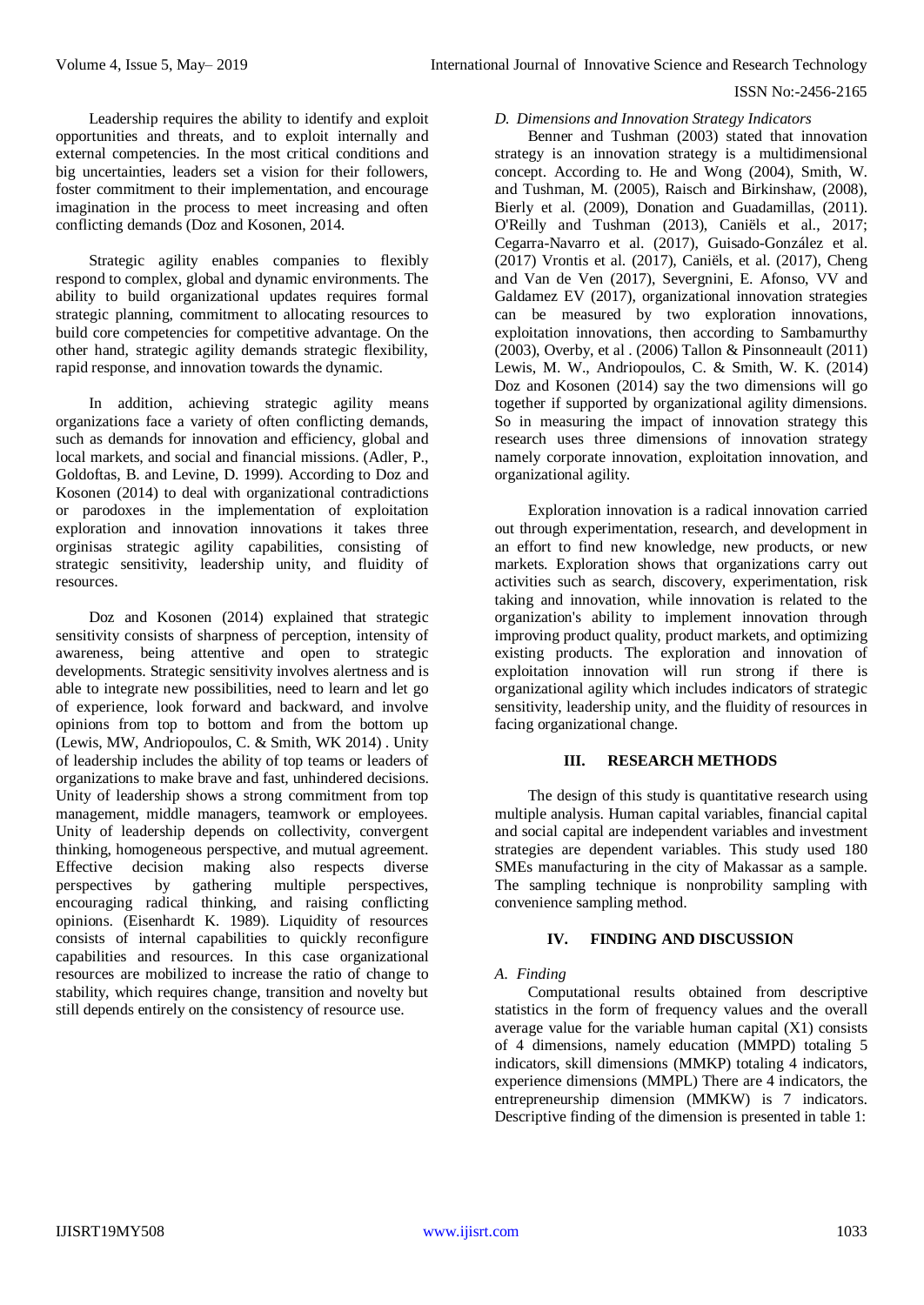ISSN No:-2456-2165

| Dimension<br>Education | Indicator          | Response   |              |    |          |    |      |     |      |     |      |      |
|------------------------|--------------------|------------|--------------|----|----------|----|------|-----|------|-----|------|------|
|                        |                    | <b>TNA</b> |              | NA |          | N  |      | A   |      | TA  |      | Mean |
|                        |                    | F          | %            | F  | ℁        | F  | %    | F   | %    | F   | %    |      |
|                        | Edu1               | 0          | 0            | 3  | 1,7      | 25 | 13.9 | 122 | 67,8 | 30  | 16,7 | 3.99 |
|                        | Edu <sub>2</sub>   | 0          | 0            | 0  | 0        | 19 | 10,6 | 120 | 66,7 | 41  | 22.8 | 4,12 |
|                        | Edu3               | O          | 0            | 0  | 0        | 17 | 9.4  | 82  | 45.6 | 81  | 45   | 4,36 |
|                        | Edu4               | 0          | 0            | 0  | 0        | 7  | 3,9  | 70  | 38,9 | 103 | 57,2 | 4,53 |
|                        | Edu <sub>5</sub>   | 0          | 0            | 3  | 1,7      | 11 | 6,1  | 81  | 45   | 85  | 47,2 | 4,38 |
| <b>Skill</b>           | Skill1             | 0          | 0            | O  | 0        | 13 | 7.2  | 95  | 52.8 | 72  | 40   | 4.33 |
|                        | Skill2             | 0          | 0            | 0  | 0        | 7  | 3,9  | 74  | 41.1 | 99  | 55   | 4,51 |
|                        | Skill3             | O          | 0            | 0  | 0        | 0  | 0    | 80  | 44.4 | 100 | 55.6 | 4,56 |
|                        | Skill4             | 0          | $\mathbf{0}$ | 0  | 0        | 0  | 0    | 82  | 45.6 | 98  | 54,4 | 4,54 |
| Experience             | Exper1             | 0          | 0            | 0  | 0        | 18 | 10   | 126 |      | 36  | 20.0 | 4.10 |
|                        | Exper <sub>2</sub> | 0          | 0            | 0  | O        | 7  | 3,9  | 110 | 61,1 | 63  | 35   | 4,31 |
|                        | Exper3             | 0          | 0            | 3  | 1.7      | 5  | 2.8  | 102 | 56.7 | 70  | 38.9 | 4,33 |
|                        | Exper4             | $\theta$   | 0            | 4  | 2.2      | 4  | 2.2  | 93  | 51,7 | 79  | 43,9 | 4,37 |
| Entrepre-<br>neurship  | Entre1             | 0          | 0            | 10 | 5.6      | 40 | 22.2 | 102 | 56.7 | 28  | 15,6 | 3,82 |
|                        | Entre2             | Ö          | 0            | 3  | 1,7      | 8  | 4.4  | 106 | 58.9 | 63  | 35,0 | 4,27 |
|                        | Entre <sub>3</sub> | 0          | 0            | 0  | $\theta$ | 3  | 1,7  | 83  | 46,1 | 94  | 52.2 | 4,51 |
|                        | Entre4             | 0          | 0            | 3  | 1,7      | 6  | 3.3  | 78  | 43.3 | 93  | 51,7 | 4.45 |
|                        | Entre <sub>5</sub> | 0          | 0            | 20 | 11       | 44 | 24,4 | 79  | 43.9 | 37  | 20.6 | 3.74 |
|                        | Entre6             | 0          | 0            | O  | 0        | 11 | 6.1  | 114 | 63.3 | 55  | 30.6 | 4,24 |
|                        | Entre7             | 0          | 0            | 0  | 0        | 16 | 8,9  | 113 | 62,8 | 51  | 28,3 | 4,19 |

Table 1:- Descriptive Finding of Innovation Strategy *Source : Data analysis*

The indicator on the experience dimension (MMPL) which gives the highest average score of 4 is that the MMPL4 indicator has an average score of 3.37 describing the perception of the leader or company owner that the employee experience is a valuable resource in the company, then followed by the MMPL3 indicator has an average score of 4.33 describing the perception of the leader or company owner to agree that experienced employees guide inexperienced employees. The MMPL2 indicator has a mean score of 4.31 describing the perceptions of leaders or business owners that the experience of employees to improve product quality and MMPL1 indicators has an average score of 4.10 describing the perception of leaders or business owners that employee experience increases the amount of production in the company.

The indicator on the experience dimension (MMPL) which gives the highest average score of 4 is that the MMPL4 indicator has an average score of 3.37 describing the perception of the leader or company owner that the employee experience is a valuable resource in the company, then followed by the MMPL3 indicator has an average score of 4.33 describing the perception of the leader or company owner to agree that experienced employees guide inexperienced employees. The MMPL2 indicator has a mean score of 4.31 describing the perceptions of leaders or business owners that the experience of employees to improve product quality and MMPL1 indicators has an average score of 4.10 describing the perception of leaders or business owners that employee experience increases the amount of production in the company.

It was identified that the skill dimension score had an average score of close to 5, namely 4.485 highest from the other 4 dimensions, followed by the experience dimension had an average score of 4, 28, the education dimension had an average score of 4.27, the entrepreneurial dimension had average score of 4.17.

The value of the average score on this dimension illustrates the perception of leaders or company owners agree on the existence and involvement of human capital, which consists of skills, education, experience, and entrepreneurship in the management of SME companies. The indicator on the skill dimension (MMKP) that gives the highest average score of the 4 indicators is the MMPK3 indicator has an average score of close to 5, which is 4.56 illustrating the perceptions of leaders or company owners strongly agree that employee skills competency is a valuable resource in the company. Then in succession the MMPK4 indicator has an average score of close to 5, which is 4.54 illustrating the perception of the leader or company owner strongly agree that the skills of the employee contribute to the performance of the company. The MMKP2 indicator has an average score of close to 5, which is 4.51 describing the perception of the leader or the owner of the company strongly agree to encourage the improvement of employee skills. The MMPK1 indicator has an average score of 4.33 describing the perception of leadership or the company owner agrees that the skills possessed by employees are in accordance with the work of the employee

The indicator on the experience dimension (MMPL) which gives the highest average score of 4 is that the MMPL4 indicator has an average score of 3.37 describing the perception of the leader or company owner that the employee experience is a valuable resource in the company, then followed by the MMPL3 indicator has an average score of 4.33 describing the perception of the leader or company owner to agree that experienced employees guide inexperienced employees. The MMPL2 indicator has a mean score of 4.31 describing the perceptions of leaders or business owners that the experience of employees to improve product quality and MMPL1 indicators has an average score of 4.10 describing the perception of leaders or business owners that employee experience increases the amount of production in the company.

The indicator on the entrepreneurship dimension (MMKW) which has the highest average score of 7 indicators is the MMKW3 indicator has an average score of close to 5, ie 4.5 describes the perception of leaders or company owners tend to strongly agree to encourage employees to innovate in the company's entrepreneurship. Then followed by the MMKW4 indicator having an average value of a score close to 5, namely 4.45 describing the perception of the leader or the owner of the company tends to strongly agree that entrepreneurial employees are responsible for their work. The MMKW2 indicator has an average score of 4.27 describing the perceptions of leaders or company owners agreeing to be open to the use of new technology or innovation. The MMKW6 indicator has an average score of 4.24 describing the perception of leaders or company owners to agree that entrepreneurship is a valuable resource in the company. The MMKW7 indicator has an average score of 4.19 illustrating the perception that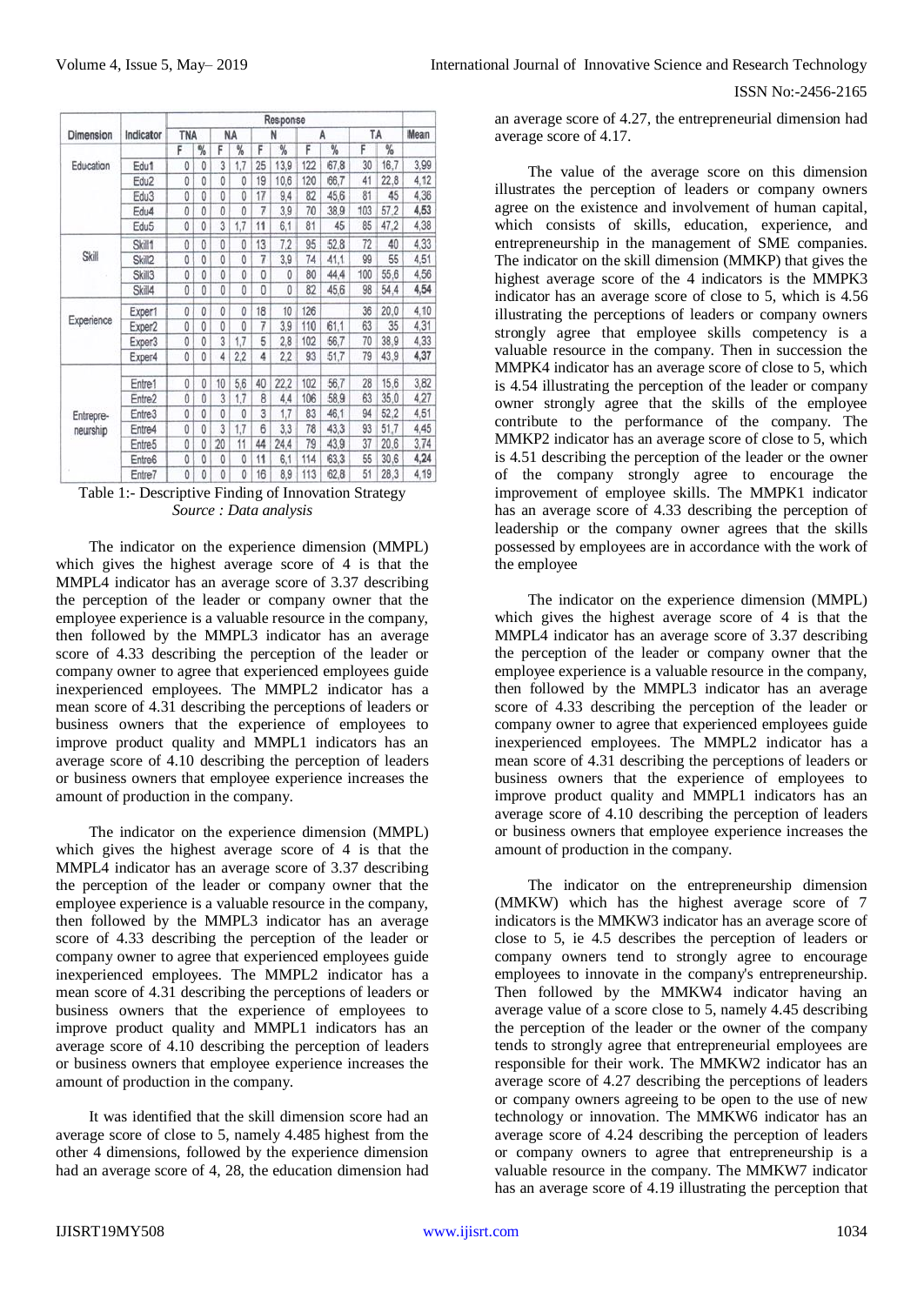leaders or company owners agree that entrepreneurship contributes to the company's performance. The MMKW1 indicator has an average score of close to, 4, which is 3.83 describing the perceptions of leaders or company owners who tend to agree to make decisions even though the risk and MMKW5 indicators have an average score close to 4, which is 3.74 describing the perception of the leader or owner the company tends to agree that employees are willing to take risks on the conduct of work gives improvements to the application of methods, work techniques, or technologies that have not been efficient. The STEP5 indicator has an average score of 4.33 describing the perception of the leader or company owner to agree to add the type of product to the market through product verification.

Indicators on the dimensions of exploration innovation (STRI) that provide the highest average perception score of 5 indicators are STRI5 indicators. The average score of 4.35 illustrates the perception that the leader or company owner agrees to discover new production processes, new products, and new markets. improve company performance. The STRI4 indicator of an average score of 4.34 illustrates the perception that the leader or company owner agrees that commitment to the search for a truly new market. The STRI2 indicator of the average score of 4.33 illustrates the perception that leaders or company owners agree to promote truly new products. The STRI3 indicator the average score of 4.26 illustrates the perception that the leader or company owner agrees to commit to improving product quality. The STRI1 indicator of an average score of 4.17 illustrates the perception that the leader or company owner agrees that the company encourages employees to find methods, work techniques, and new technologies.

Descriptive finding is presented in table 2 in the following page.

| Dimension    | Indicator         | Response       |                |   |     |                |      |     |      |     |      |      |
|--------------|-------------------|----------------|----------------|---|-----|----------------|------|-----|------|-----|------|------|
|              |                   |                | TNA            |   | NA  | N.             |      | А   |      | ΤA  |      | Mean |
|              |                   | F              | %              | F | %   | F              | %    | F   | %    | F   | %    |      |
| Exploration  | STRI1             | 0              | 0              | 6 | 3,3 | 16             | 8,9  | 100 | 55,6 | 58  | 32.2 | 4,17 |
| <b>STRI</b>  | STRI2             | 0              | 0              | 2 | 1,1 | 12             | 6.7  | 90  | 50.0 | 76  | 42.2 | 4.33 |
|              | STRI3             | $\overline{2}$ | 1              | 4 | 2.2 | 13             | 7,2  | 87  | 48.3 | 74  | 41.1 | 4,26 |
| x            | STRI4             | 0              | 0              | 0 | 0   | 11             | 6,1  | 97  | 53,9 | 72  | 40.0 | 4,34 |
|              | STRI5             | 0              | 0              | 0 | 0   | 13             | 7.2  | 91  | 50.6 | 76  | 42.2 | 4,35 |
| Exploitation | STEP1             | 0              | 0              | 0 | 0,0 | 10             | 5,6  | 95  | 52.8 | 75  | 41,7 | 4.36 |
| <b>STEP</b>  | STEP <sub>2</sub> | 0              | 0              | 0 | 0   | 6              | 3,3  | 82  | 45.6 | 92  | 51.1 | 4,48 |
|              | STEP3             | 0              | 0              | Ō | 0   | $\overline{c}$ | 1,1  | 81  | 45.0 | 97  | 53.9 | 4,53 |
|              | STEP4             | 0              | 0              | 0 | 0   | 4              | 2,2  | 76  | 42,2 | 100 | 55,6 | 4,53 |
|              | STEP <sub>5</sub> | 4              | $\overline{2}$ | 0 | 0   | 5              | 2,8  | 95  | 52.8 | 76  | 42,2 | 4,33 |
|              | STEP6             | 0              | 0              | 0 | 0   | 3              | 1,7  | 83  | 46,1 | 94  | 52,2 | 4,51 |
| Exploitation | STOA1             | 0              | 0              | 1 | 0.6 | 3              | 1,7  | 108 | 60.0 | 68  | 37,8 | 4,35 |
| <b>STOA</b>  | STOA2             | $\overline{c}$ | 1              | 2 | 1,1 | 11             | 6,1  | 120 | 66,7 | 45  | 25.0 | 4.13 |
|              | STOA3             | 0              | 0              | 0 | 0   | 2              | 1,1  | 106 | 58.9 | 72  | 40.0 | 4,39 |
|              | STOA4             | 0              | 0              | 2 | 1,1 | 26             | 14,4 | 103 | 57,2 | 49  | 27.2 | 4,11 |
|              | STOA5             | 0              | 0              | 3 | 1.7 | 15             | 8,3  | 95  | 52.8 | 67  | 37,2 | 4,26 |
|              | STOA6             | 0              | 0              | Ö | 0   | $\overline{c}$ | 1,1  | 120 | 66,7 | 58  | 32.2 | 4,31 |
|              | STOA7             | 0              | 0              | 0 | 0   | 26             | 14,4 | 108 | 60.0 | 46  | 25,6 | 4,11 |
|              | STOA8             | 0              | 0              | 0 | 0   | $\overline{2}$ | 1,1  | 108 | 60,0 | 70  | 38.9 | 4,38 |

Table 2:- Descrtive Finding of Innovation *Source : data analysis*

The indicator on the organizational agility dimension (STOA) which gives the highest average score of perceptions of the 8 indicators is the STOA3 indicator, the average score of 4.39 illustrates the perception of the leader or company owner to care about the company's resource needs needed to face the company. Then followed by the STOA8 Indicator with an average score of 4, 38 illustrating the perception of the leader or company owner to agree that the speed, sensitivity, concern and flexibility of organizational resources increase the company's performance.

The STOA1 indicator has an average score of 4, 35 describing the perception of the leader or company owner to agree responsively to customer needs. The STOA6 indicator the average score of 4.31 illustrates the perception of the leader or the owner of the company to agree that the unity of orders is needed to address the company's objectives. . The STOA5 indicator the average score of 4.26 illustrates the perception of the leader or the owner of the company to agree to make a flexible (not rigid) organizational structure to deal with rapidly changing environmental changes. The STOA2 indicator the average score of 4.13 illustrates the perception of the leader or the company owner to agree to quickly make decisions about the company's problems Indicators STOA4 and STOA7 have the same average score, which is 4.11. The STOA4 indicator illustrates the perceptions of leaders or company owners agree that companies quickly adjust the use of company resources with demands for environmental change, and the STOA7 indicator reflects the perceptions of leaders or company owners agree that companies provide resources that are able to deal with rapidly changing environmental changes

The leader or owner of the company agrees that human capital as a resource and capability of the company in managing SME companies in the dimensions of education, skills, experience, and entrepreneurship. Shows the variable human capital (X1) has an average score of 4.34 describing perceptions

# *B. Discussion*

# *Influence of Human Capital on the Innovation Strategy*

Research on the effect of human capital on innovation strategies has become an important domain, especially in the fields of economics and management science (Manolova et al., 2008; Manikas and Terry, 2010).

The Ha1 hypothesis proposed in this dissertation is that human capital has a direct positive influence on innovation strategies. The results of hypothesis testing state that there is a direct positive effect of human capital on the innovation strategy of 0.296 with a critical value or t of 4.388 at a significant level of p-value  $0.000 < 0.05$ . The coefficient shows that human capital variables have a direct positive effect on innovation strategies. This means that an increase in human capital will be directly followed by an increase in innovation strategies significantly assuming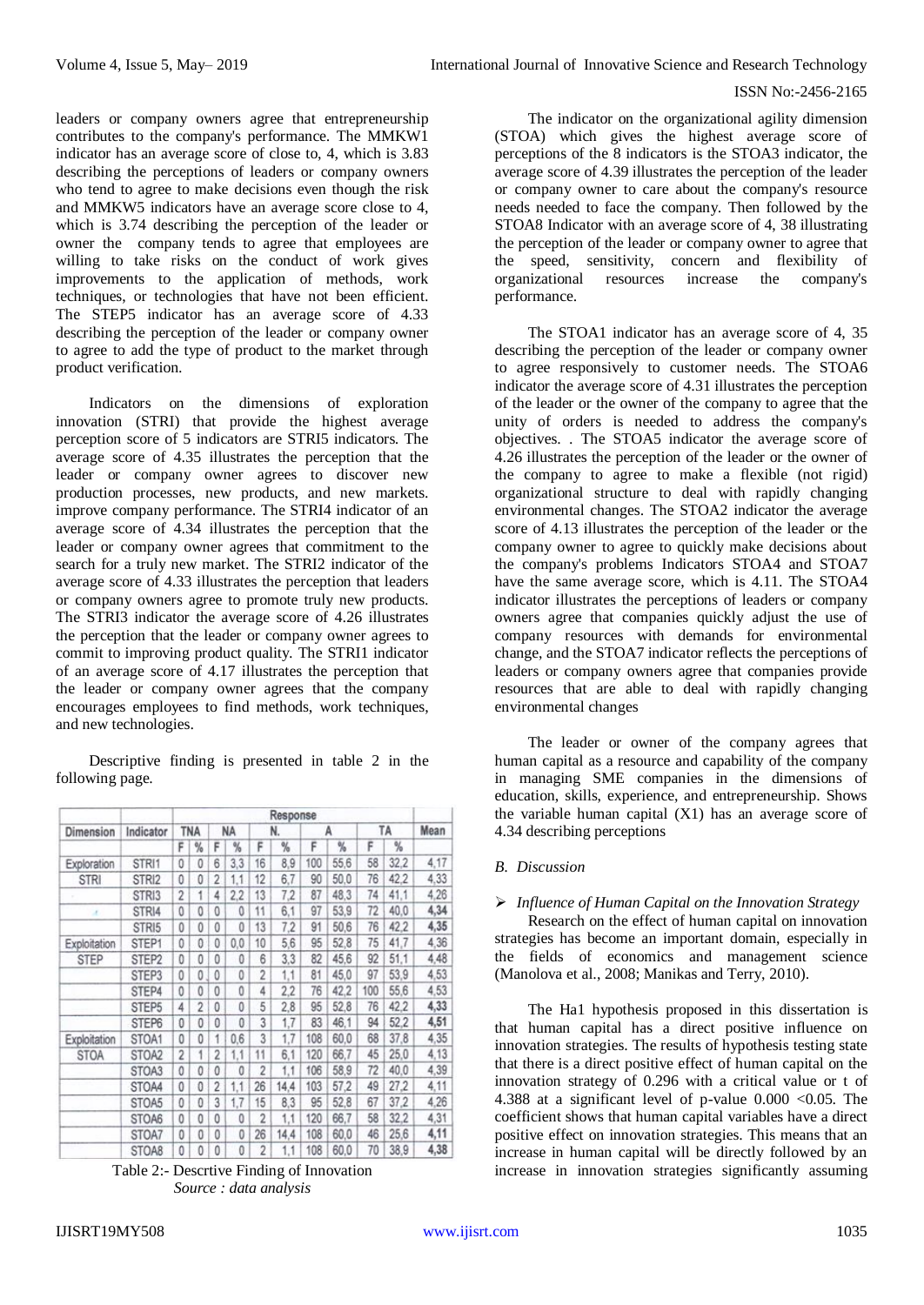other factors that influence innovation strategies are considered constant.

The results of this study reinforce the opinion that the skills acquired by employees through education, training, experience, entrepreneurship play an important role in providing the human resources needed to create and develop businesses (Donckels and Frohlich, 1991). Entrepreneurship in humans is usually considered a process, innovation strategy activities that play an important role in developing a business. Innovation Strategy is a process that starts with an idea, findings and developments, the results of the introduction of new products or services (Edwards and Gordon, 1984). Corporate innovation strategies can be initiated by individuals or organizations that reflect entrepreneurial orientation (Lumpkin and Dess, 1996). The concept that there is a relationship between skills as part of entrepreneurship and innovation strategies generally originates based on Schumpeter's study (1934). Schumpeter is interested in studying the importance of organizational resources, including the capabilities that exist in humans related to innovation strategies. The same perspective from Miles and Snow (1978) states that an entrepreneur innovates through inventions in the market. Drucker (1985) considers entrepreneurs who are innovators to find success, learn, and apply principles that enable successful innovation.

David (2011) explained that the Innovation strategy is the process of managing corporate organizations and human capital is an important resource component of this process. The relationship between human capital and innovation strategies has two different aspects, the distribution process, the use of innovation, and the creation of new products and product development or innovation strategies oriented to exploration and exploitation. Bierly, et al. 2009; Guisado-González. et al, 2017; Caniëls et al., 2017).

The effort to understand the innovation strategy of small businesses must be done by examining the characteristics of the founders and leaders or owners and even the human resources of the company. Likewise, related to the innovation strategies of small companies in the elements of education, knowledge and skills are important (Mahemba and De Bruijn, 2003; Lin, 1998).

Capabilities and competencies such as knowledge, experience, and work skills allow access to a wider range of opportunities to innovate both in corporate innovation activities and in exploitation innovation activities (Moschieri and Mair, 2011; Omri and Frikha, 2012; Phelan and Sharpley, 2012 ; Andries and Czarnitzki, 2014). The higher education, experience, skills, entrepreneurship of employees, the higher the innovation work (Ahmad et al., 2011; Agostini, 2016). So in this case there is a positive relationship between skills acquired through education,

experience, and entrepreneurship of employees with innovation strategies (Gimeno, et al., 1997; Davidsson and Honig, 2003; Parihar et al., 2013; Peters et al., 2017).

The results of this study are in line with some of the researchers' views on the issue of organizational ambiguity and agility. Lubatkin, et al. (2006) stated that companies that implement an ambidecurity innovation strategy are companies that are able to utilize existing competencies and explore new opportunities with equal agility. Through the skills, knowledge, and entrepreneurship inherent in human beings in the company, they can design and formulate innovation strategies based on exploration and exploitation activities (Bierly et al. 2009; Guisado-González et al., 2017; Caniëls et al., 2017; Cegarra-Navarro et al., 2017; Donation and Guadamillas, 2011) which are accompanied by the ability of company leaders to use slippage or flexibility in managing resources. Organizational strategic dexterity depends on the response of leaders to competitive demand (Nohria, N. and Beer, M., 2000).

Supported by the results of validity tests, reliability, goodness of fit, conventional factor analysis, results of testing hypotheses from empirical data, results of previous studies and Angela Baron's concept (2011) on the dimensions and size of human capital, Baldwin and Johnson (1995) on the role of human capital in Small and medium business innovation strategies can be emphasized that human capital with the dimensions of skills includes corporate indicators encouraging employee skills improvement (MMPK2), employee skills as a valuable resource in the company (MMPK3), and influential employee skills to corporate performance (MMPK4) direct positivity towards the orientation of organizational ambiguity innovation strategies with dimensions of exploration innovation including indicators encouraging employees to find methods, work techniques, and new technologies (STRI1), promoting truly new products (STRI2), committed to product quality improvement (STRI3), commitment te towards a truly new market search (STRI4), and the discovery of new production processes, new products, and new markets to improve company performance (STRI5); the dimensions of innovation in exploitation include indicators of improving inefficient work (STEP2), commitment to improving product quality (STEP3), commitment to maintaining the existing product market, and even expanding the product market. (STEP4), companies add types of products to the market through product verification (STEP5): the dimensions of organizational agility include indicators concerned with the needs of company resources needed in the face of the company (STOA3), companies quickly adjust the use of company resources with demands for environmental change (STOA4 ), create flexible (not rigid) organizational structures to deal with rapidly changing environmental changes (STOA5) and provide resources capable of dealing with rapidly changing environmental changes (STOA7). So the hypothesis Ha1 that human capital has a direct positive effect on innovation strategies is accepted.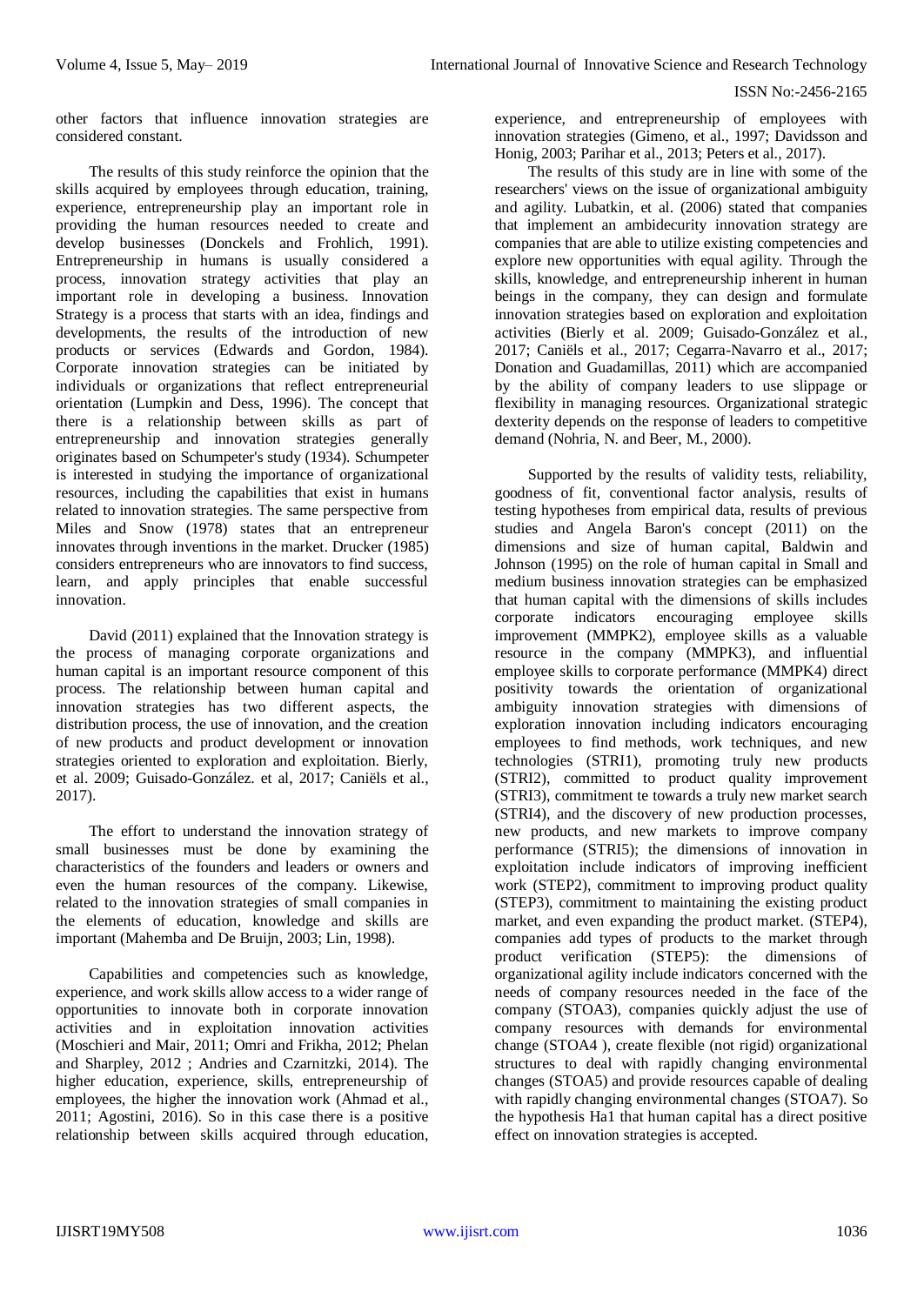#### **REFERENCES**

- [1]. Adler, P.S. and Kwon, S. (2002), "Social capital: prospects for a new concept", Academy of Management Review, Vol. 27 No. 1, pp. 17-40.
- [2]. Aldrich, H. and Zimmer, C. (1986), "Entrepreneurship through social networks", in Sexton, D.L. and Smilor, R.W. (Eds), The Art and Science of Entrepreneurship, Ballinger, Cambridge, pp. 2-23.
- [3]. Anderson, A. and Miller, C. (2003), "Class matters': human and social capital in the entrepreneurial process", The Journal [of Socio-](http://www.emeraldinsight.com/action/showLinks?crossref=10.1016%2FS1053-5357%2803%2900009-X)[Economics,](http://www.emeraldinsight.com/action/showLinks?crossref=10.1016%2FS1053-5357%2803%2900009-X) Vol. 32 No. 1, pp. 17-36.
- [4]. Autio, E. (2005), Global Entrepreneurship Monitor. Report on High-Expectation Entrepreneurship, GEM, London.
- [5]. Baldwin, J.R. and Johnson, J. (1995), "Human capital development and innovation: the case of training in small and medium sized firms", Statistics Canada Working Paper No. 74, available at SSRN: <http://ssrn.com/abstract>  $=3138$ ; [http://dx.doi.org/10.2139/s](http://dx.doi.org/10.2139/)srn.3138
- [6]. Baptista, R., Karaoz, M. and Mendonca, J. (2013), "The impact of human capital on the early success of necessity versus opportunity-based entrepreneurs", Small Business [Economics,](http://www.emeraldinsight.com/action/showLinks?crossref=10.1007%2Fs11187-013-9502-z) Vol. 42 No. 4, pp. 831-847.
- [7]. Baron, R. and Kenny, D. (1986), "The moderatormediator variable distinction in social psychological research: conceptual, strategic and statistical considerations", [Journal](http://www.emeraldinsight.com/action/showLinks?crossref=10.1037%2F0022-3514.51.6.1173) of [Personality](http://www.emeraldinsight.com/action/showLinks?crossref=10.1037%2F0022-3514.51.6.1173) and Social [Psychology,](http://www.emeraldinsight.com/action/showLinks?crossref=10.1037%2F0022-3514.51.6.1173) Vol. 51 No. 6, pp. 1173-1182.
- [8]. Baum, R., Locke, E. and Smith, K. (2001), "A multi-dimensional model of venture growth", Academy [of Management](http://www.emeraldinsight.com/action/showLinks?crossref=10.2307%2F3069456) Journal, Vol. 44 No. 2, pp. 292-303.
- [9]. Baumol, W.J. (2004), "Entrepreneurial cultures and counter cultures", Academy of [Management](http://www.emeraldinsight.com/action/showLinks?crossref=10.5465%2FAMLE.2004.14242240) [Learning](http://www.emeraldinsight.com/action/showLinks?crossref=10.5465%2FAMLE.2004.14242240) and [Education,](http://www.emeraldinsight.com/action/showLinks?crossref=10.5465%2FAMLE.2004.14242240) Vol. 3 No. 3, pp. 316-326. Becker, G.S. (1964), Human capital, University of Chicago Press, Chicago, IL.
- [10]. Blumberg, B.F. and Pfann, G.A. (1999), "Social capital and the self-employment decision", unpublished manuscript, Business Investment Research Center, Maastricht University.
- [11]. Brush, C., Carter, N., Gatewood, E., Greene, P. and Hart, M. (2001), The Diana Project: Women Business Owners and Equity Capital: The Myths Dispelled, Kauffman Foundation, Kansas City, Missouri.
- [12]. Brown, J.D., Earle, J.S. and Lup, D. (2005), "What makes small firms grow? Finance, human capital, technical assistance, and the business environment in Romania", [Economic](http://www.emeraldinsight.com/action/showLinks?crossref=10.1086%2F431264) [Development](http://www.emeraldinsight.com/action/showLinks?crossref=10.1086%2F431264) and Cultural [Change,](http://www.emeraldinsight.com/action/showLinks?crossref=10.1086%2F431264) Vol. 54 No. 1, pp. 33-70.
- [13]. Calantone, R.J., Cavusgil, S.T. and Zhao, Y. (2002), "Learning orientation, firm innovation capability, and firm performance", Industrial Marketing [Management,](http://www.emeraldinsight.com/action/showLinks?crossref=10.1016%2FS0019-8501%2801%2900203-6) Vol. 31 No. 6, pp. 515-524.
- [14]. Cantner, U., Goethner, M. and Meder, A. (2010), "Prior knowledge and entrepreneurial innovative success", Entrepreneurship and Culture, [doi:10.1007/978-3-](http://www.emeraldinsight.com/action/showLinks?crossref=10.1007%2F978-3-540-87910-7_5) [540-87910.](http://www.emeraldinsight.com/action/showLinks?crossref=10.1007%2F978-3-540-87910-7_5)
- [15]. Cassar, G. (2006), "Entrepreneur opportunity cost and intended venture growth", [Journal](http://www.emeraldinsight.com/action/showLinks?crossref=10.1016%2Fj.jbusvent.2005.02.011) of [Business](http://www.emeraldinsight.com/action/showLinks?crossref=10.1016%2Fj.jbusvent.2005.02.011) [Venturing,](http://www.emeraldinsight.com/action/showLinks?crossref=10.1016%2Fj.jbusvent.2005.02.011) Vol. 21 No. 5, pp. 610-632.
- [16]. Castrogiovianni, G.J. (1996), "Pre-start-up planning and the survival of new small firms", [Journal](http://www.emeraldinsight.com/action/showLinks?crossref=10.1177%2F014920639602200601) [of](http://www.emeraldinsight.com/action/showLinks?crossref=10.1177%2F014920639602200601)  [Management,](http://www.emeraldinsight.com/action/showLinks?crossref=10.1177%2F014920639602200601) Vol. 22 No. 6, pp. 801-823.
- [17]. Cefis, E. and Marsili, O. (2006), "Survivor: the role of innovation in firms' survival", [Research](http://www.emeraldinsight.com/action/showLinks?crossref=10.1016%2Fj.respol.2006.02.006) [Policy,](http://www.emeraldinsight.com/action/showLinks?crossref=10.1016%2Fj.respol.2006.02.006) Vol. 35 No. 5, pp. 626-641.
- [18]. Coleman, J.S. (1988), "Social capital in the creation of human capital", [American](http://www.emeraldinsight.com/action/showLinks?crossref=10.1086%2F228943) Journal of [Sociology,](http://www.emeraldinsight.com/action/showLinks?crossref=10.1086%2F228943) Vol. 94 No. S1, pp. 95-120.
- [19]. Coleman, S. (2007), "The role of human and financial capital in the profitability and growth of women-owned small firms", [Journal](http://www.emeraldinsight.com/action/showLinks?crossref=10.1111%2Fj.1540-627X.2007.00214.x) of Small Business [Management,](http://www.emeraldinsight.com/action/showLinks?crossref=10.1111%2Fj.1540-627X.2007.00214.x) Vol. 45 No. 3, pp. 303-319.
- [20]. Cooper, A., Gimeno-Gascon, F.J. and Woo, C.Y. (1994), "Initial human capital and financial capital as predictors of new venture performance", [Journal](http://www.emeraldinsight.com/action/showLinks?crossref=10.1016%2F0883-9026%2894%2990013-2) of Business [Venturing,](http://www.emeraldinsight.com/action/showLinks?crossref=10.1016%2F0883-9026%2894%2990013-2) Vol. 9 No. 5, pp. 371-395.
- [21]. [21] Damanpour, F. (1991), "Organizational innovation: a meta analysis of effects of determinants and moderators", Academy of [Management](http://www.emeraldinsight.com/action/showLinks?crossref=10.2307%2F256406) Journal, Vol. 34 No. 3, pp. 555-590.
- [22]. David, Fred R, 2011, Strategic Management Concept and Cases Thirteen Edition, New Jersey: Prentice Hall. Inc.
- [23]. Dinda Estika, A. 2006. Analisis Pengaruh Perencanaan Strategi Terhadap Kinerja Perusahaan Dalam Upaya Menciptakan Keunggulan Bersaing, viewed 31 Januari 2016, [\(http://eprints.undip.ac.id/154](http://eprints.undip.ac.id/154) 82/1/Dinda-Estika-Asmarani.
- [24]. Donckels, R. and Frohlich, E. (1991), "Are family businesses really different? European experiences from STRATOS", Family [Business](http://www.emeraldinsight.com/action/showLinks?crossref=10.1111%2Fj.1741-6248.1991.00149.x) Review, Vol. 4 No. 2, pp. 149-161.
- [25]. Drucker, P. (1985), Innovation and Entrepreneurship, Practice and Principles, Harper and Row, New York, NY.
- [26]. Edwards, K.L. and Gordon, T.J. (1984), "Characterization of innovations introduced on the US market in 1982", No. SB-6050-0A-82, US Small Business Administration.
- [27]. Eisenhardt, K.M. and Martin, J.A. (2000), "Dynamic capabilities: what are they", [Strategic](http://www.emeraldinsight.com/action/showLinks?crossref=10.1002%2F1097-0266%28200010%2F11%2921%3A10%2F11%3C1105%3A%3AAID-SMJ133%3E3.0.CO%3B2-E) [Management](http://www.emeraldinsight.com/action/showLinks?crossref=10.1002%2F1097-0266%28200010%2F11%2921%3A10%2F11%3C1105%3A%3AAID-SMJ133%3E3.0.CO%3B2-E) Journal, Vol. 21 Nos 10-11, pp. 1105- 1121.
- [28]. Fama, E. and Miller, M. (1972), The Theory of Finance, Rinehart & Winston, Holt, New York, NY. Frese, M. (2000), Success and Failure of Microbusiness Owners in Africa: A Psychological Approach, Quorum Books, Westport, CT.
- [29]. Fritsch, M. and Meschede, M. (2001), "Product innovation, process innovation, and size", [Review](http://www.emeraldinsight.com/action/showLinks?crossref=10.1023%2FA%3A1011856020135) [of](http://www.emeraldinsight.com/action/showLinks?crossref=10.1023%2FA%3A1011856020135)  Industrial [Organization,](http://www.emeraldinsight.com/action/showLinks?crossref=10.1023%2FA%3A1011856020135) Vol. 19 No. 3, pp. 335-350.
- [30]. Galende, J. and De la Fuente, J. (2003), "Internal factors determining a firmś innovative behaviour", [Research](http://www.emeraldinsight.com/action/showLinks?crossref=10.1016%2FS0048-7333%2802%2900082-3) Policy, Vol. 32 No. 5, pp. 715-736.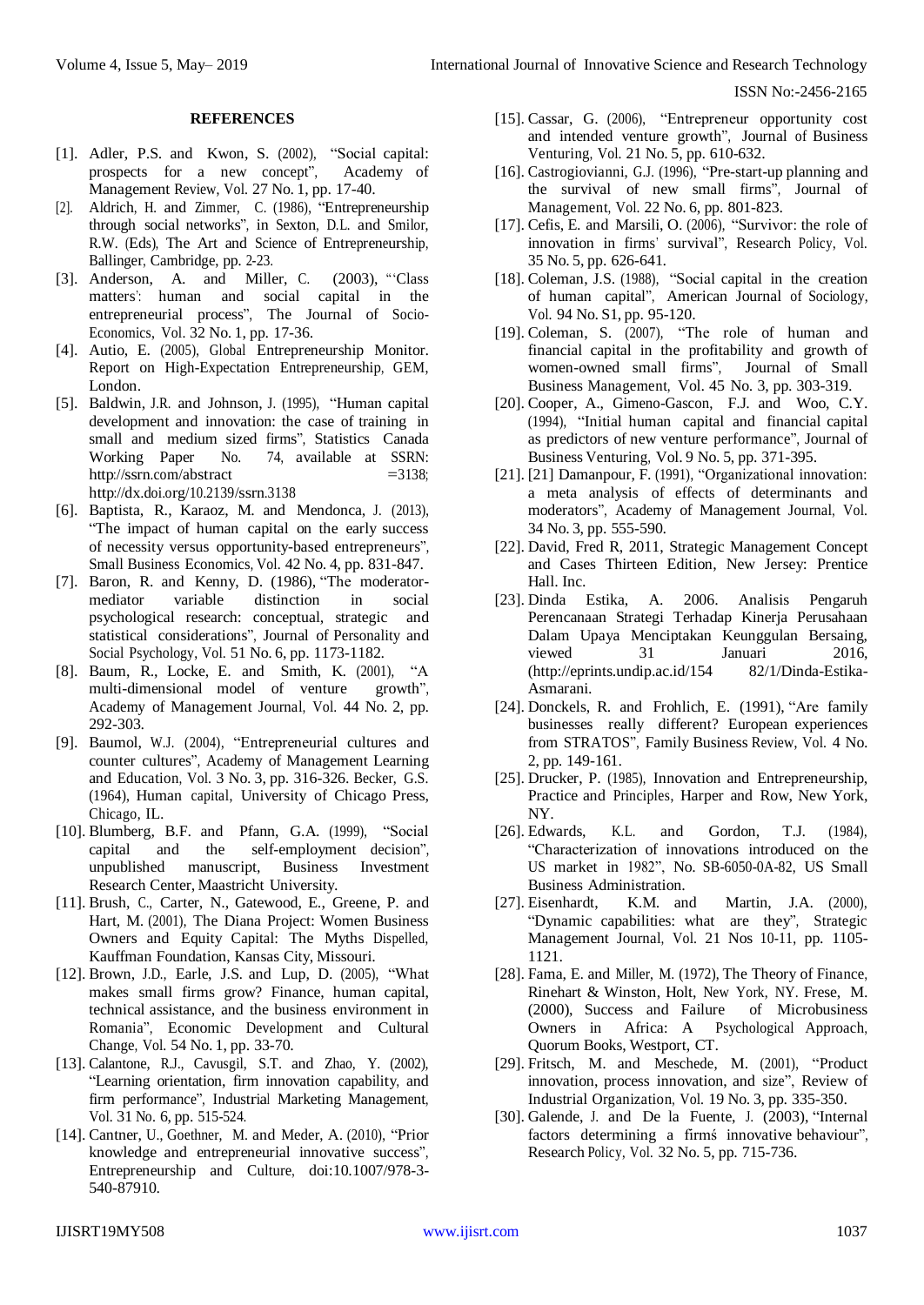- [31]. Granovetter, M.S. (1985), "Economic action and social structure: the problem of embeddedness", [American](http://www.emeraldinsight.com/action/showLinks?crossref=10.1086%2F228311) Journal of [Sociology,](http://www.emeraldinsight.com/action/showLinks?crossref=10.1086%2F228311) Vol. 91 No. 3, pp. 481-510.
- [32]. Hage, J. and Aiken, M. (1970), Social Change in Complex Organizations, Random House, New York, NY.
- [33]. Hagedoorn, J. and Cloodt, M. (2003), "Measuring innovative performance: is there an advantage in using multiple indicators?", [Research](http://www.emeraldinsight.com/action/showLinks?crossref=10.1016%2FS0048-7333%2802%2900137-3) Policy, Vol. 32 No. 8, pp. 1365-1379.
- [34]. Hausman, A. (2005), "Innovativeness among small businesses: theory and propositions for future research", Industrial Marketing [Management,](http://www.emeraldinsight.com/action/showLinks?crossref=10.1016%2Fj.indmarman.2004.12.009) Vol. 34 No. 8, pp. 773-782.
- [35]. Heunks, F.J. (1998), "Innovation, creativity and success", Small Business [Economics,](http://www.emeraldinsight.com/action/showLinks?crossref=10.1023%2FA%3A1007968217565) Vol. 10 No. 3, pp. 263-272.
- [36]. Honig, B. (1998), "What determines success? Examining the human, financial, and social capital of Jamaican microentrepreneurs", Journal of [Business](http://www.emeraldinsight.com/action/showLinks?crossref=10.1016%2FS0883-9026%2897%2900036-0) [Venturing,](http://www.emeraldinsight.com/action/showLinks?crossref=10.1016%2FS0883-9026%2897%2900036-0) Vol. 13 No. 5, pp. 371-394.
- [37]. Hsieh, M. and Tsai, K. (2007), "Technological capability, social capital and the launch strategy for innovative products", Industrial [Marketing](http://www.emeraldinsight.com/action/showLinks?crossref=10.1016%2Fj.indmarman.2006.01.002) [Management,](http://www.emeraldinsight.com/action/showLinks?crossref=10.1016%2Fj.indmarman.2006.01.002) Vol. 36 No. 4, pp. 493-502.
- [38]. Hyvärinen, L. (1990), "Innovativeness and its indicators in small- and medium sized industrial enterprises", International Small Business Journal, Vol. 9 No. 1, pp. 64-79.
- [39]. Jerusalem, M. A. (2009). Perancangan Industri Kreatif Bidang Benchmarking pada Queensland's Creative Industry. Prosi2009. Vol. 4 No. 1: 380-389.
- [40]. Kemenparekraf (2014) diaksesdari http://economy.okezone.com/rekonomi-kreatif-berkontribusi-7 ke-pdb-indonesia
- [41]. Kim, P.A., Aldrich, H.E. and Keister, L.A. (2006), "Access (not) denied: the impact of financial, human, and cultural capital on entrepreneurial entry in the United States", Small [Business](http://www.emeraldinsight.com/action/showLinks?crossref=10.1007%2Fs11187-006-0007-x) [Economics,](http://www.emeraldinsight.com/action/showLinks?crossref=10.1007%2Fs11187-006-0007-x) Vol. 27 No. 1, pp. 5-22.
- [42]. Kirzner, I. (1997), "Entrepreneurial discovery and the competitive market process: an Austrian approach", Journal of Economic Literature, Vol. 35 No. 1, pp. 60- 85.
- [43]. Koellinger, P. (2008), "Why are some entrepreneurs more innovative than others?", Small [Business](http://www.emeraldinsight.com/action/showLinks?crossref=10.1007%2Fs11187-008-9107-0) [Economics,](http://www.emeraldinsight.com/action/showLinks?crossref=10.1007%2Fs11187-008-9107-0) Vol. 31 No. 1, pp. 21-37.
- [44]. Koskinen, K.U. and Vanharanta, H. (2002), "The role of tacit knowledge in innovation processes of small technology companies", [International](http://www.emeraldinsight.com/action/showLinks?crossref=10.1016%2FS0925-5273%2802%2900243-8) Journal of [Production](http://www.emeraldinsight.com/action/showLinks?crossref=10.1016%2FS0925-5273%2802%2900243-8) Economics, Vol. 80 No. 1, pp. 57-64.
- [45]. Landry, R., Amara, N. and Lamari, M. (2002), "Does social capital determine innovation? To what extent?", Technological [Forecasting](http://www.emeraldinsight.com/action/showLinks?crossref=10.1016%2FS0040-1625%2801%2900170-6) & Social, Vol. 69 No. 7, pp. 681-701.
- [46]. Lee, S., Park, G., Yoon, B. and Park, J. (2010), "Open innovation in SMEs – an intermediated network model", Vol. 39 No. 2, pp. 290-300.
- [47]. Lin, C.Y. (1998), "Success factors of small-and-mediumsized enterprises in Taiwan: an analysis of cases", Journal of Small Business Management, Vol. 36 No. 4,

pp. 43-65.

- [48]. Lipparini, A. and Sobrero, M. (1994), "The glue and the pieces: entrepreneurship and innovation in small firm networks", Journal of Business [Venturing,](http://www.emeraldinsight.com/action/showLinks?crossref=10.1016%2F0883-9026%2894%2990005-1) Vol. 9 No. 2, pp. 125-140.
- [49]. Lumpkin, G.T. and Dess, G.G. (1996), "Clarifying the entrepreneurial orientation construct and linking it to performance", Academy of Management Review, Vol. 21 No. 1, pp. 135-172.
- [50]. Mahemba, C.M. and De Bruijn, E.J. (2003), "Innovation activities by small and medium-sized manufacturing enterprises in Tanzania", [Creativity](http://www.emeraldinsight.com/action/showLinks?crossref=10.1111%2F1467-8691.00279) and Innovation [Management,](http://www.emeraldinsight.com/action/showLinks?crossref=10.1111%2F1467-8691.00279) Vol. 12 No. 3, pp. 162- 173.
- [51]. McPherson, M.A. (1996), "Growth of micro and small enterprises in southern Africa", [Journal](http://www.emeraldinsight.com/action/showLinks?crossref=10.1016%2F0304-3878%2895%2900027-5) of [Development](http://www.emeraldinsight.com/action/showLinks?crossref=10.1016%2F0304-3878%2895%2900027-5) Economics, Vol. 48 No. 2, pp. 253-277.
- [52]. Miles, R.E. and Snow, S.S. (1978), Organizational Strategy, Structure, and Process, McGraw Hill, New York, NY.
- [53]. Mohannak, K. (2007). Innovation Networks and Capability Building in the Australian HighTechnology SMEs.European Journal of InnovationManagement Vol.10(2): 236-251.
- [54]. Montgomery, M., Johnson, T. and Faisal, S. (2005), "What kind of capital do you need to start a business: financial or human?", [Quarterly](http://www.emeraldinsight.com/action/showLinks?crossref=10.1016%2Fj.qref.2003.11.005) Review of Economics and [Finance,](http://www.emeraldinsight.com/action/showLinks?crossref=10.1016%2Fj.qref.2003.11.005) Vol. 45 No. 1, pp. 103-122.
- [55]. Murniaty, D. E. (2009). Peran Perguruan Tinggi dalam Triple Helix Sebagai Upaya Pengembangan Industri Kreatif. Proceeding dalam Seminar Nasional Peran Pendidikan Kejuruan dalam Pengembangan Industri Kreatif, UNY, Yogyakarta, 21 November 2009:1-6.
- [56]. Naman, J.L. and Slevin, D.P. (1993), "Entrepreneurship and the concept of fit: a model and empirical tests", Strategic [Management](http://www.emeraldinsight.com/action/showLinks?crossref=10.1002%2Fsmj.4250140205) Journal, Vol. 14 No. 2, pp. 137-153.
- [57]. Omri, A. and Ayadi-Frikha, M. (2014), "Constructing a mediational medel of small business growth", International [Entrepreuneurship](http://www.emeraldinsight.com/action/showLinks?crossref=10.1007%2Fs11365-012-0223-6) an Management [Journal,](http://www.emeraldinsight.com/action/showLinks?crossref=10.1007%2Fs11365-012-0223-6) Vol. 10 No. 2, pp. 319-342.
- [58]. Omri, A. and Frikha, M. (2012), "How entrepreneurs identify opportunities and access to external financing in Tunisian's micro-enterprises?", African Journal of Business Management, Vol. 6 No. 12, pp. 4635-4647.
- [59]. Omri, A. and Frikha, M. (2014), "How small business fail in Tunisia?", [International](http://www.emeraldinsight.com/action/showLinks?crossref=10.1504%2FIJEA.2014.063737) Journal of [Economic](http://www.emeraldinsight.com/action/showLinks?crossref=10.1504%2FIJEA.2014.063737) and [Accounting,](http://www.emeraldinsight.com/action/showLinks?crossref=10.1504%2FIJEA.2014.063737) Vol. 5, pp. 126-144.
- [60]. Orser, B.J., Hogarth-Scott, S. and Riding, A. (2000), "Performance, firm size and management problem solving", Journal of Small Business Management, Vol. 38 No. 4, pp. 42-58.
- [61]. Porter, M.E. (1980), Competitive Strategy: Techniques for Analyzing Industries and Competitors, Free Press, New York, NY.
- [62]. Roberts, P.W. and Amit, R. (2003), "The dynamics of innovative activity and competitive advantage: the case of Australian retail banking, 1981 to 1995", [Organization](http://www.emeraldinsight.com/action/showLinks?crossref=10.1287%2Forsc.14.2.107.14990) Science, Vol. 14 No. 2, pp. 107-122.